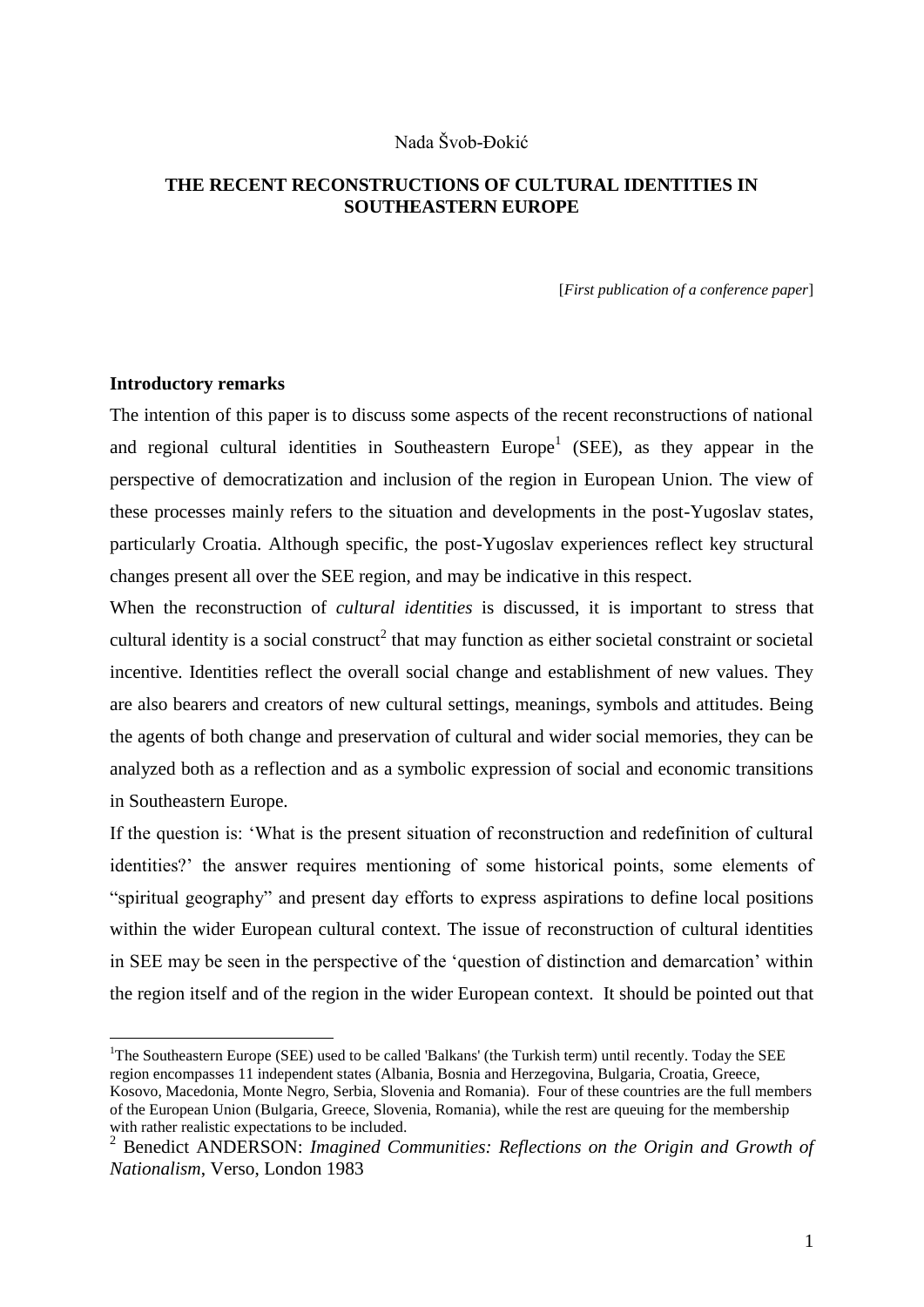the local processes of "distinction and demarcation" have already become transparent. They are a part of the interactive globalization processes that have provided a framework for all recent developments occurring in the region. The discussion of cultural identities encompasses therefore relationships established among different national and ethnic identifications, as well as the need to trace the influences of global trends and developments.

#### **Some elements of spiritual geography and history**

The Mediterranean and Mid-European location reflects a peripheral position of SEE in relation to Europe, Asia, and even (North) Africa. Such a position is the source for the creation of a very specific cultural and overall developmental context that represents an open space for experiment and creativity. The Croatian art historian, Ljubo Karaman<sup>3</sup>, rightly stresses that the peripheries can hardly be standardized. They represent an open space for experiment and creativity that does not always comply with established mainstream trends. Such openness, however, may be dangerous: it is difficult to understand the specific situations and to represent them to others. Influential foreign agents therefore prefer to discard them.

It should be stressed that the perception of SEE as a region has always been developed from the outside, by the foreign hegemony (Ottoman or Austro-Hungarian empires; Germany in the late 30ties of  $20<sup>th</sup>$  century; EU today). Intra-regional connections were not the result of integrative processes within the region itself. On the contrary, the SEE region has remained characterized by weak communication links, exchange and trade; by substantial intraregional differences, social disruptions, dependent modernization, territorial disorganization and social traditionalism. A possible, internally developed perception of the region would be based on rationalization and tolerance of intraregional differences (interculturalism), on functional intraregional trade and communication, territorially organized regional space, relative social stability and social dynamism based on adapted and fast modernization.

The perceptions of SEE have greatly varied over time. There are still very many misconceptions and misinterpretations related to the region. They all point to one truth: the region called Balkans, and now SEE, is barely known and studied. The area stands for the concept of diversity, not only cultural, but also political and economic. "Balkanization" is a term introduced in political science to express the meaning of disintegrative processes and crumbling structures within states and societies. Indeed, specificities of Balkan histories and geographies show that they are hardly comparable to the European mainstream historical

1

<sup>3</sup> Ljubo KARAMAN: *Problemi periferijske umjetnosti* (The Problems of Periphery Arts), Zagreb, 2001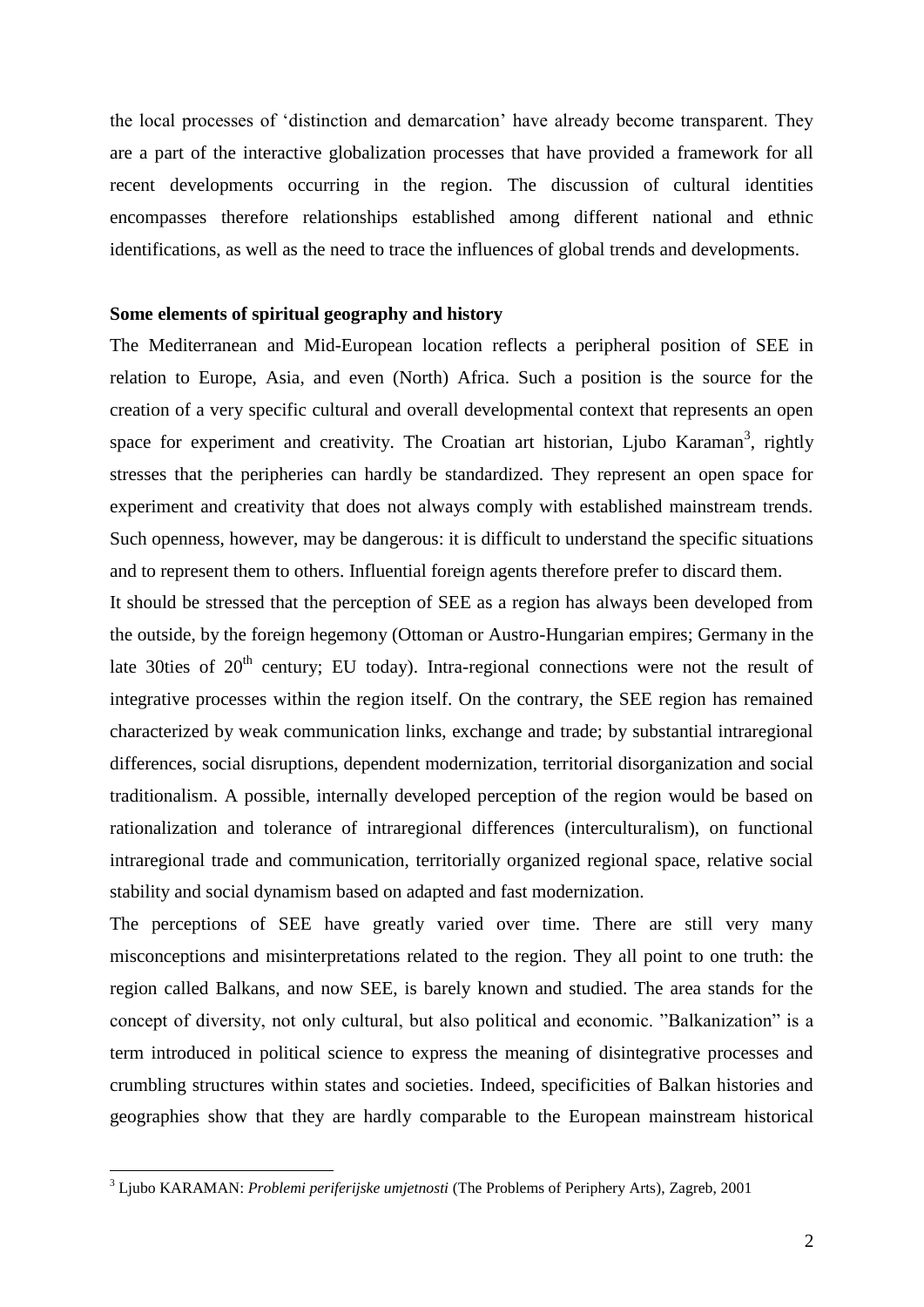traditions and developments. A small example may be cited in this respect: in the mainstream European history the establishment of states was the context for development of nations; in the Balkan traditions, the nations have invested efforts to establish the states<sup>4</sup>. On the other side, analysis and understanding of the SEE histories and realities brings problems of destandardization into mainstream European thinking, and necessitates new ways and methods of analysis<sup>5</sup>. In a major endeavor to come closer to what is perceived as Europe, the SEE societies have been making efforts to join the major European developments, and to integrate into the EU. Notwithstanding all historical and present differences among them and between the "core" Europe and the SEE region, the integration spaces are widening, which increases tolerance on all sides. This is the result of an overall democratization of political, social and economic life in the region. In the area of cultural studies, democracy can be interpreted as a symbolic concept that has been shared by most European nations and cultures through the long history, from the old Greek societies to the present. It is not just a political practice that may or may not function in reality, but indeed a cultural value and therefore an important element of cultural identification.

All SEE countries except Greece belonged to the socialist part of Europe. However, these socialist systems were of different brands. Core socialist countries (Romania, Bulgaria) shared the Soviet type of socialism; ex-Yugoslavia (and the six countries that emerged out of it) developed the so-called socialist self-management; Albania followed the Chinese type of socialism. Different types of socialism were reflected in different foreign policies of the countries involved: hard block policies of Romania and Bulgaria; full dependency on the Chinese foreign policies of Albania, and a rather original policy of non-alignment that linked ex-Yugoslavia to developing countries of Asia, Africa and Latin America.

These socialist systems broke down in 1990, but with different results. Bosnia and Herzegovina, Croatia, Slovenia (at the very beginning) and Serbia were involved in the wars of dissolution of Yugoslavia that erupted in 1990 and ended in 1995 by the Dayton arrangement and the Peace Treaty signed in Paris on December  $14<sup>th</sup>$  1995. The wars influenced the whole SEE region so that it remained for almost two decades characterized by the worse examples of territorial problems and the problems of political and economic coexistence among the neighboring states.

 4 Paul GARDE: «Različita poimanja nacije» (Different Understandings of Nation), in: *Europa*, Zagreb, 1994,  $p.9$ <br> $\frac{5}{11}$ 

It is indicative in this respect that the Southeastern Europe can still be studied under the methodological and conceptual approaches developed within the 'area studies', which clearly points out that it is not just one European region, but the area still clearly representing cultural traits oscillating between South and North, East and West.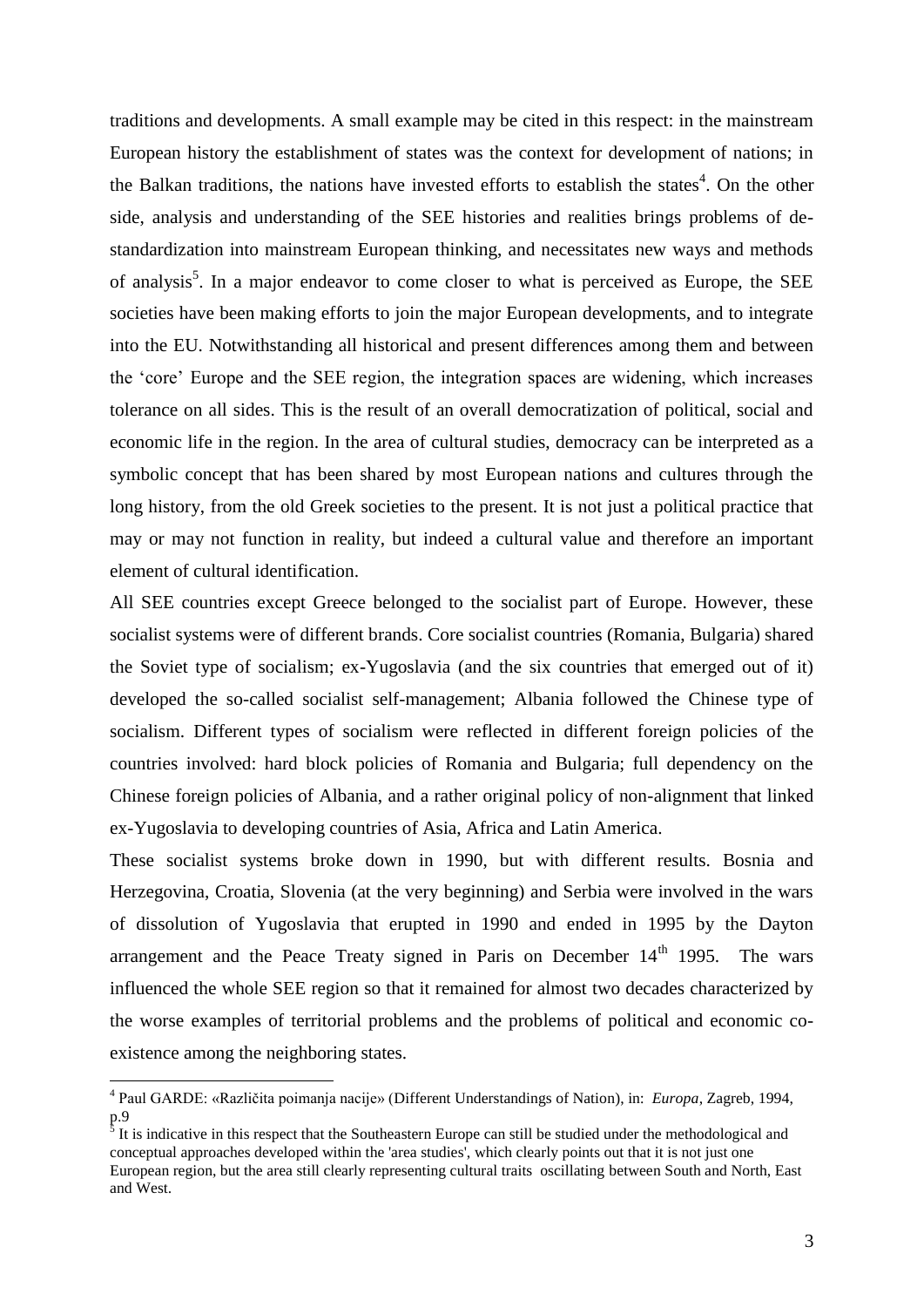In all SEE countries<sup>6</sup> the influence of EU was translated as an effort to democratize and modernize. Electoral democracy was introduced rather successfully, as well as official democratic institutions. Although this widened the scope of democracy, democratic practices remained rather formal and shallow. The full development of democratic institutions is still ahead of most of the SEE countries, notwithstanding their official position to the EU.

The elements of spiritual geography and some mentioned historical developments contribute today to the region"s rather atypical position in Europe. They reflect the long transit from the Ottoman and Austro-Hungarian Empires to the European Union, which may be symbolically presented as the way from the Balkans to the modernized and Europeanized SEE region.

## **Reconstruction of cultural identities**

1

The fall of socialism and the introduction of democracy have greatly contributed to the deconstruction of the existing (socialist) cultural identities. These used to be structured as corporate identities that shared various cultural layers, from ethnic cultures to the statepromoted integrative (socialist) culture. In an effort to integrate all social classes, socialist cultures tended to deny cultural differences and turn them into less problematic "specificities". Such integrative efforts were based on the acceptance of certain esthetic, linguistic and general cultural standards that were followed notwithstanding the really existing cultural traditions, preferences and values. This modernizing approach to cultural development stressed cultural similarities as much as possible, and dismissed dissimilarities also as much as possible.

For the republics integrated in ex-Yugoslavia, this integrative identification was clearly reflected as Yugoslav ("South Slavs") cultural identification. It has a long history. The Yugoslav cultural identity initially evolved from the pan-Slavic, romantic ideas on South Slavs' unification by the end of  $19<sup>th</sup>$  century. The Yugoslav Academy of Sciences and Arts was established in Zagreb in 1866, to promote the idea of cultural closeness, common origins, some historical memories and mutually understandable languages of South Slav populations. The Yugoslav cultural identification oscillated over time and developed in line with historical conditions: the establishment of the Kingdom of Serbs, Croats and Slovenes after the First World War; the establishment of the Federative Republic of Yugoslavia after the Second

<sup>6</sup> Slovenia, Bulgaria and Romania joined the EU (in 2004 and 2007). Croatia and Macedonia become the EU candidate countries, while the status of Albania, Bosnia and Herzegovina, Kosovo, Monte Negro and Serbia has not been cleared yet, although the initial steps to formalize their position have been taken. The integration with the EU is unanimously declared to be the aim of all SEE states.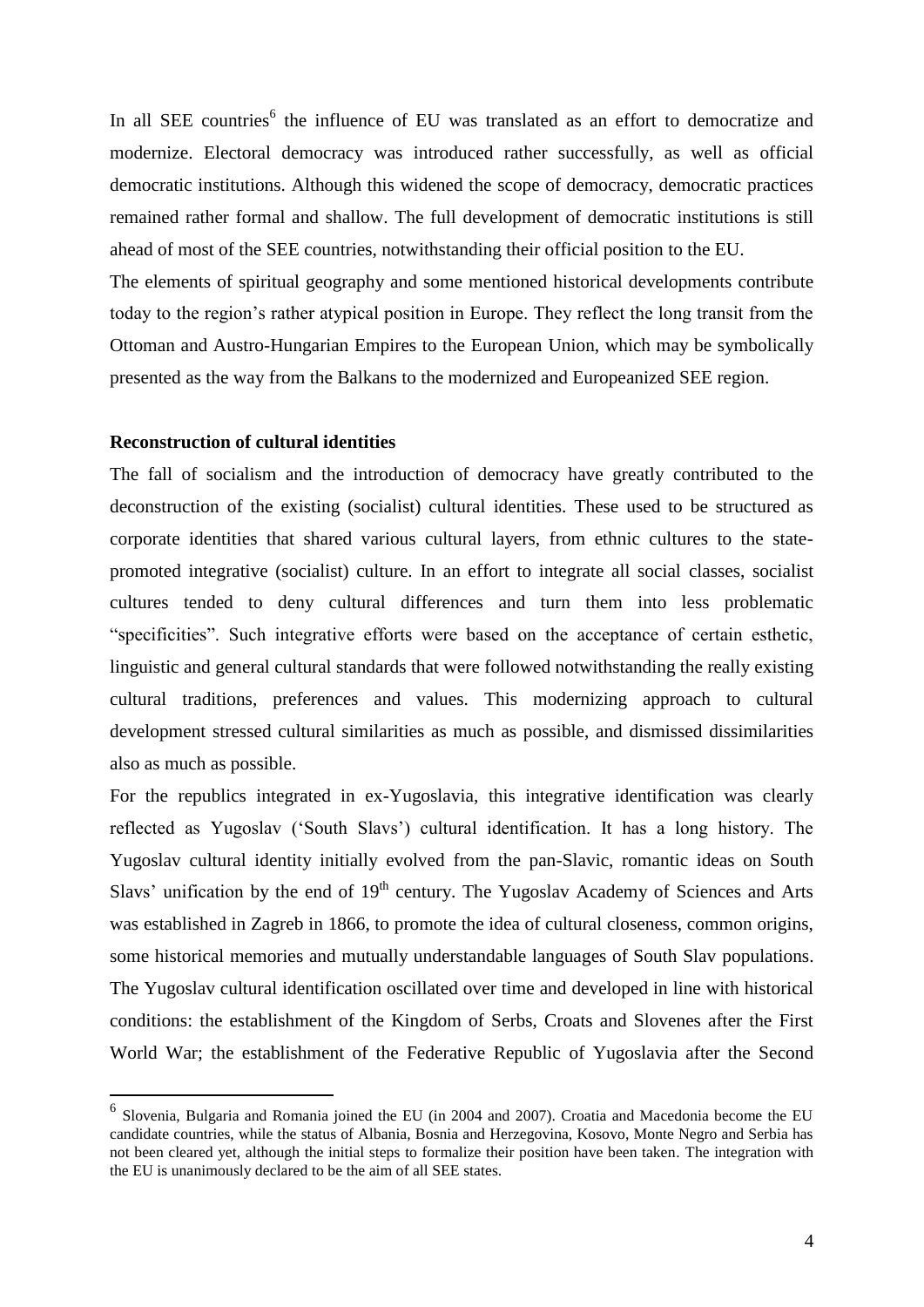World War, and the inner dynamics of nation building reflected in Yugoslav national and cultural identification. Building up, establishing and promoting of the South Slavs" (Yugoslav) common cultural identification took around a century. Its relevance subsisted within different socio-political systems and different states and promoted ideas of South Slavs" integrative culture. Nevertheless it broke down in a few years only with the end of the socialist system.

The concept of corporate or integrative socialist culture supported by the socialist system of production and social organization broke down under the pressure of the resurgent national identities and nationalistic approaches to the society, economy and state. The cultural, ethnic and national differentiations erupted in the post-socialist period, and thus marked the raise of the primordial interpretation of cultures and cultural identities. These were turned towards strengthening traditionalistic aspects of social and cultural identities, and ultimately linking them with cultural heritage and religions. Transitional crisis particularly emphasized the identification of people as members of national groups who share a common name, common origin, common culture and common historical memory. National myths and memories were almost directly transferred into the political sphere, thus supporting populist regimes that were able to "convert myths and emotions into socio-political engineering"<sup>7</sup>. National and ethnic political mobilization was oriented to redefine cultural identities by producing closed systems of intolerance and lack of communication. Populist social engineering has indeed exploited ethnic and national myths very extensively, which produced extremely poor results in overall social development of the post-socialist Southeastern European countries.

Distinction and demarcation became leading orientations in cultural development. However, the introduction and slow acceptance of democratic political practices have functioned as an integrative background for cultural developments and interactions. Although the process of democratization was initially strongly associated with ideas of reconstruction of national identities, which in many ways was largely conservative, in the long run it did provide for the partial revival of common cultural backgrounds enabling re-establishment of some cultural links now based on tolerance and the observance of particular national identities of Albanians, Bosnians, Croats, Macedonians, Montenegrins, Slovenes, Serbs and various cultural minorities.

The new states established in the region relied initially on the concept of national state, fully based on the national identity interpreted mostly as ethnic identity (and closer to the German

<u>.</u>

<sup>7</sup> Valery A. TISHKOV, «Nationalities in post-Soviet global changes», in: Lourdes Arizpe, Ed. *The Cultural Dimensions of Global Change*, UNESCO, Paris, 1996, p.158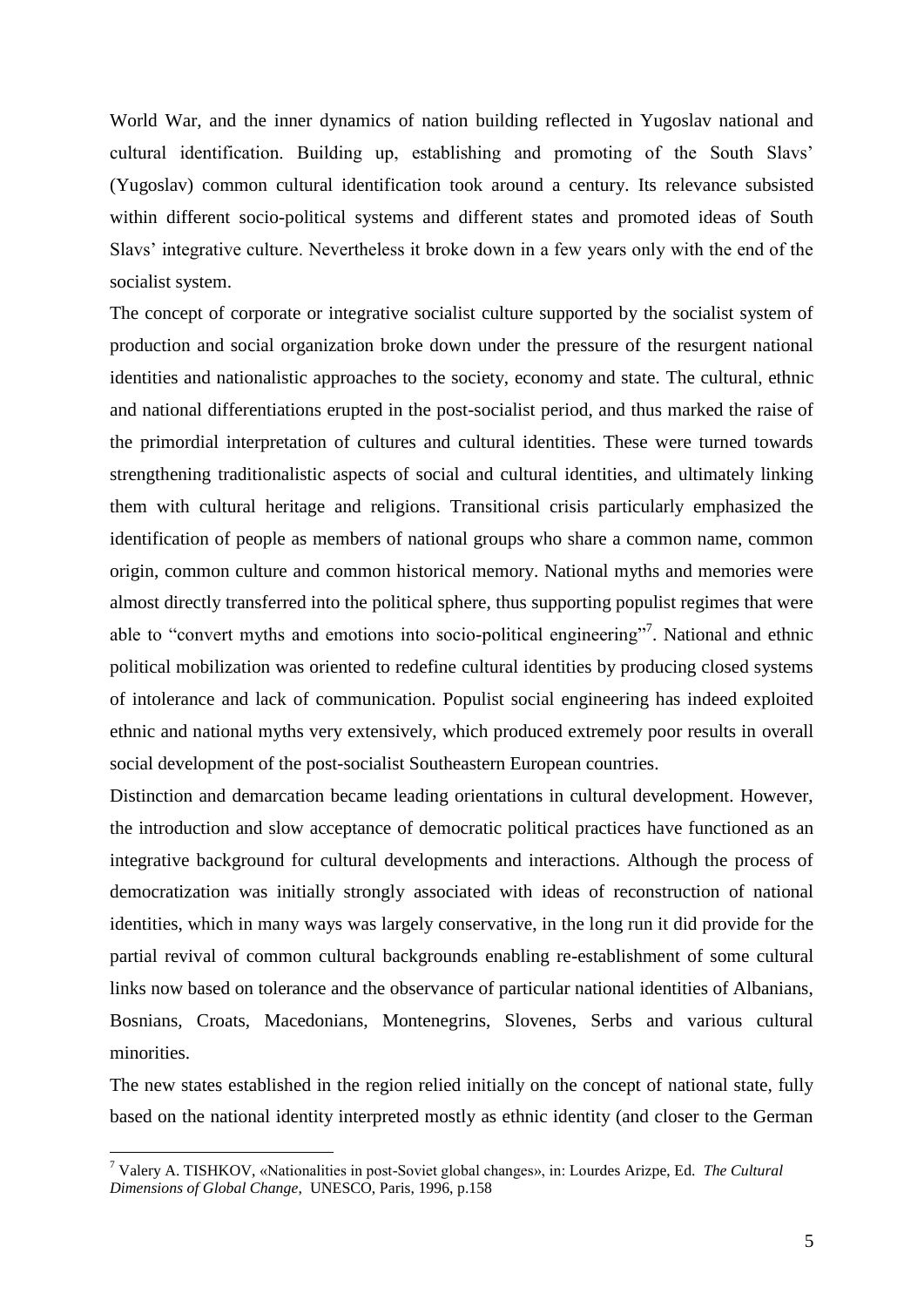concept of "blood and soil" than to the French understanding of nationhood as a political and state-centered concept). When established, these new states discovered that they are all multicultural, i.e. that at least 5%, and sometimes about 30% of their populations are not members of the largest ethnic group in a state. The processes of ethnic cleansing appeared to be not only shameful and disgraceful, but also ultimately inefficient. Therefore the shift from the "Volk-centered" community became imminent. Understanding of multiculturalism, intercultural relationships and the concept of "political nation" and citizenship became crucial for all political developments. The European influences have been translated as a pressure to democratize, fully acknowledge all national (and ethnic) identities, and tolerate the others.

Indeed, the exclusive nationalistic approach is now being radically put in question in the perspective of development of the region and its integration into the EU, which appears to be ever more realistic. The gap between the global, dynamic and communicative context on one side, and the local ethnic and nationalistic cultural orientations on the other, is widening. While the revived national identities may consolidate social groups, they cannot prepare them for the open-type European or global communication and exchange. The transitional developments and the formation of new states in the region have clearly shown that the Southeastern European states remain composed of different nationalities and different ethnicities. The share of minorities in their total population remains very visible.

The awareness of the multicultural character of most states in the region has now increased considerably, and it has become present in both inner and foreign politics. Although they may be just declarative, multicultural policies and intercultural relations are ever more accepted as an unavoidable reality. "Politics of recognition" are slowly pushing aside politics of exclusive national identity affirmation expressed through "politics of representation". Although all modern state building involves nation building<sup>8</sup>, processes of nation building may opt for standpoints of tolerance, understanding and solidarity, instead of those of national exclusiveness. This is supported by a long history of successful co-existence of different ethnic groups in the Balkans that matches the equally long history of intolerance and wars, which clearly proves that cultural identities may indeed function as both, societal constraints or societal incentives.

Principles of human rights and equal individual citizenship have been introduced into the post-socialist SEE countries through the EU influences on local politics. These are perhaps the most important aspect of democratization. Although the present practices of intercultural

<u>.</u>

<sup>&</sup>lt;sup>8</sup> Rainer BAUBÖCK, "If you say multiculturalism is the wrong answer, then what was the question you asked?", *Canadian Diversity*, Vol.4:1, Winter 2005, p.91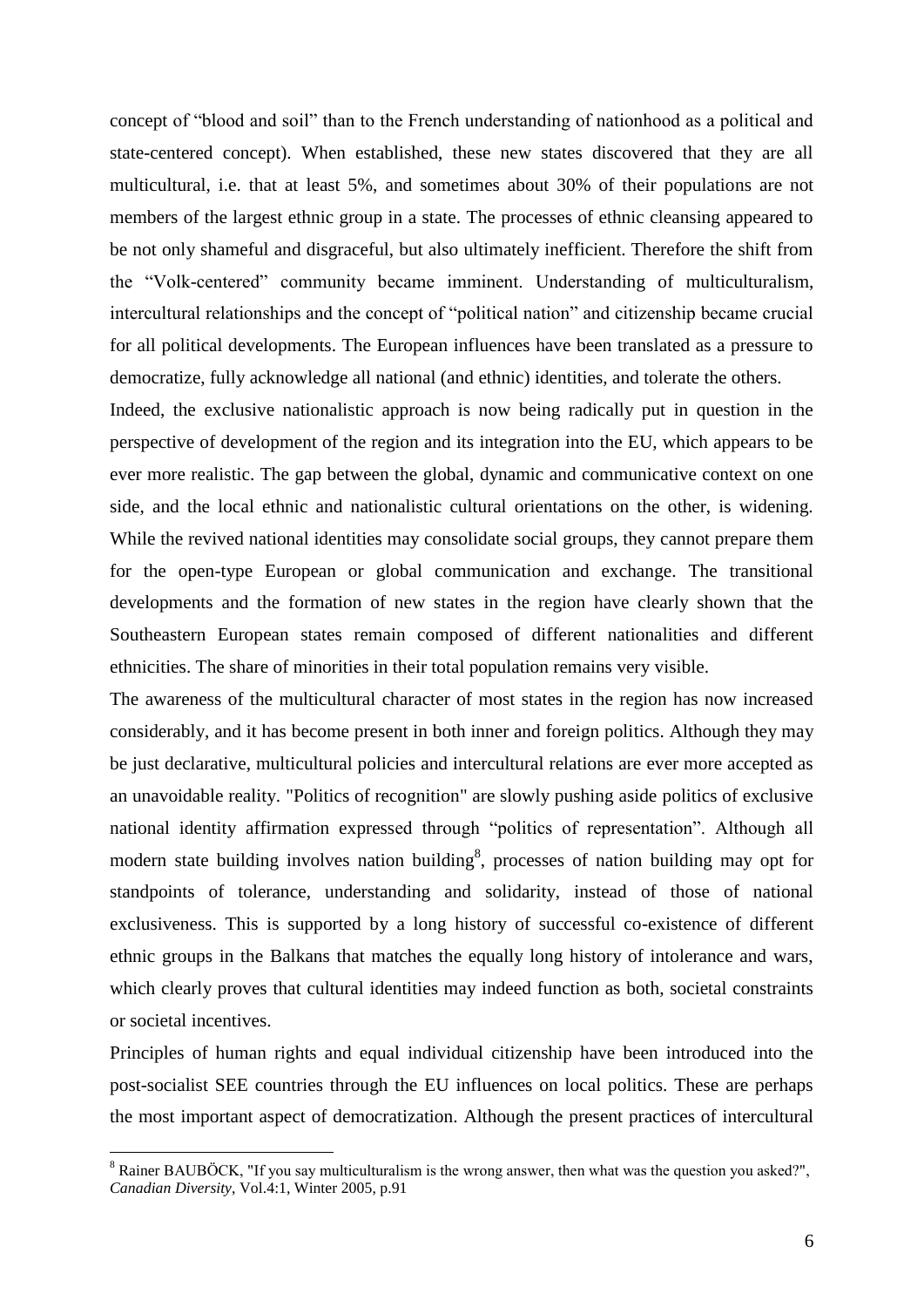co-existence, prompted by the local political parties, remain vulnerable, the politics of recognition of minorities, and of full affirmation of all cultural identities, starts now to counter-balance and foster shared public cultures and civic identities that fully embrace cultural differences. The rather condensed and quickly replayed nation building process in post-socialist transition context has in most Southeastern European countries imposed one nation interests and identities, expressed through the politics of representation. However, this process now slowly gives way to efforts invested in affirmation of minority and individual citizenship rights. Intercultural communication is becoming crucial for the redefinition of cultural identities, as well as for the full modernization of societies. In this respect cultural differences and cultural similarities are more openly discussed now. Such discussions largely coincide with the European ones. The European integration model that combines "economic and political integration with the maintenance and encouragement of cultural diversity"<sup>9</sup> prompts tolerance and analysis of multicultural and intercultural relationships in the Southeastern European region. Identity formation or reconstruction of identities is a constantly evolving process that serves to express the expectations of each and every social group for acceptable cultural relations and tolerant intercultural communication within any state.

In this respect, democracy enters Southeastern Europe through reinterpretation and reconstruction of cultural identities, as well as through the overall economic, political and institutional change. It could be even said that the democratization in Southeastern European countries is much more felt in cultural field, and particularly in the field of redefinition of cultural identities, then in other domains of public and political life, which often lag behind the EU imposed democratic principles.

Cultural fields have quickly opened to diverse global and particularly European influences, and also to new technologies. Developments in cultural areas have been strongly influenced by civil society organizations. Although quite ready to serve their states in the initial periods of transition, intellectuals, artists and educated people generally developed critical positions to both states and political elites running them. The gap between cultural and national identification has thus been widening quickly and substantially, supported by the open critique of state functioning (e.g., critique of privatization policies and processes; of the judiciary, police, military, etc.). The space for independent functioning of individuals (intellectuals, artists, etc.), as well as for various non-governmental and professional

<u>.</u>

<sup>9</sup> Leonce BEKEMANS, Ed., *Culture: Building Stone for Europe 2002. Reflections and perspectives*, Brussels, European Interuniversity Press, 1994, p.15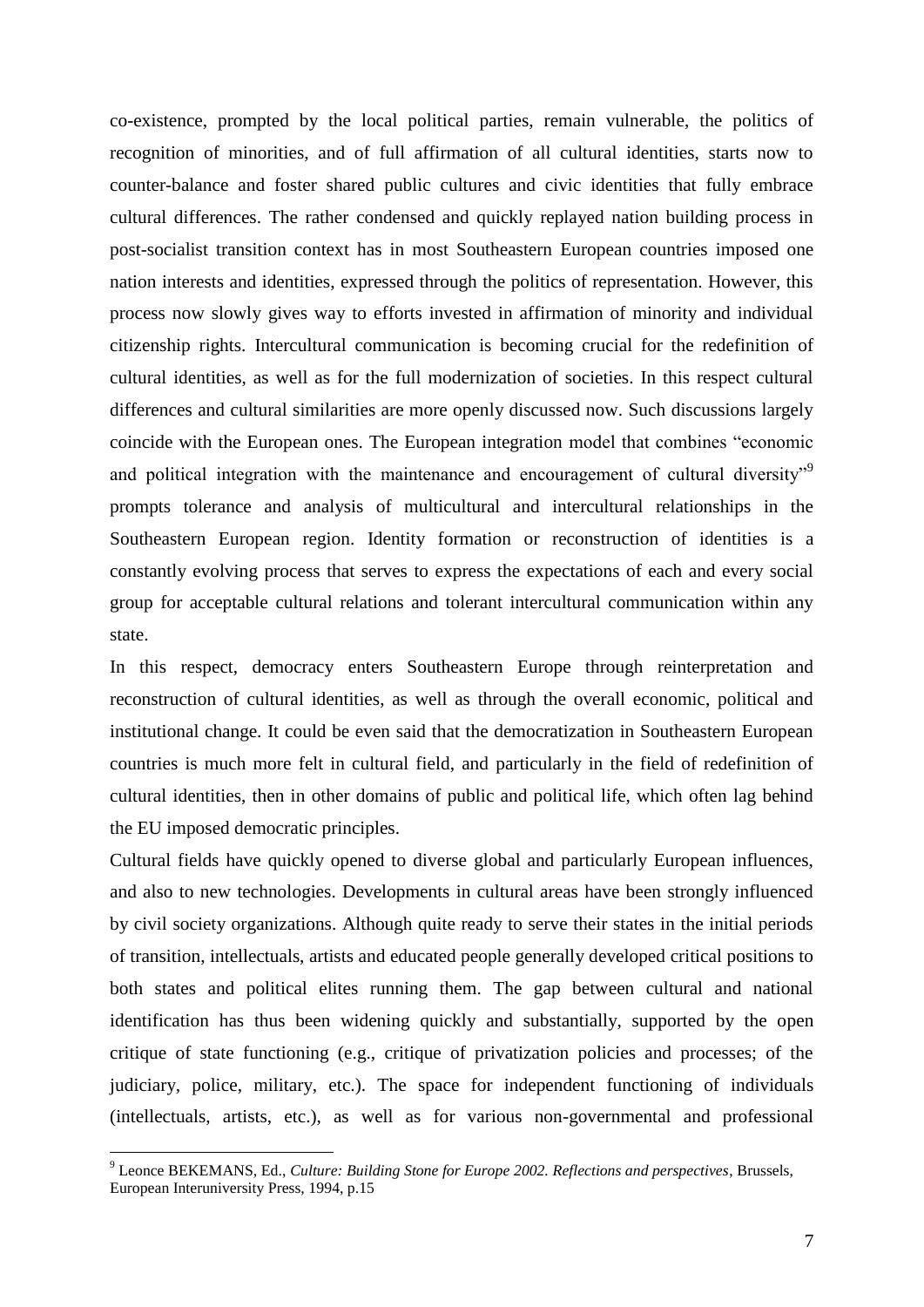organizations has also widened. Thus the international and global communication of all nongovernmental organizations and their activities was gradually enlarged. This new type of openness has introduced other problems, but it prompted new approaches to both the society and culture.

In this respect, the attraction of the European Union is based on the principles it proclaims and promotes: liberty, democracy, respect for human rights and fundamental freedoms and the rule of law. Cultural transformation implies a redefinition of cultural values, particularly those preserved within national cultures and supporting national cultural identities. Cultural integration in a wider, global and European cultural context, which is always a context of multiculturalism and intercultural communication, needs to be balanced and supportive of the original achievements that led to differentiation among cultures. Preservation of cultural differences is essential in the establishment of new cultural identities.

## **A concluding remark**

The recent reconstruction and redefinition of cultural identities in the Southeastern European societies has been dynamic and fast. It started with the deconstruction of socialist integrative identities and marginalization of Yugoslav (South Slavs') identity. These processes opened up the space for the raise of ethnic and national identifications, often conservative and oriented to the past cultural values. In the context of newly incited democratization processes the deconstruction and marginalization of socialist and Yugoslav cultural identities as well as the raise of ethnic and national identifications have been tolerated, if not always fully accepted. In the final shape, under the growing global and European influences, the present cultural identities are ever more (re)constructed through the acceptance of multicultural realities, intercultural tolerance and an increased opening to the global and European influences. They are simultaneously following some values created by a number of inherited historical developments, but also the values transferred by global and European influences, particularly the technological and media ones.

Cultural developments in the region and reconstruction and redefinition of cultural identities have been moving from policies of representation of national identities to policies of recognition of different cultural identities, and to intercultural communication. Such processes might be slow, but they reflect essential social transitional changes. It could be said that transition has started by the affirmation of national identities and national states, but also that the transitional processes are introducing multicultural realities and global influences, which incites intercultural communication and cooperation among SEE cultures and countries.